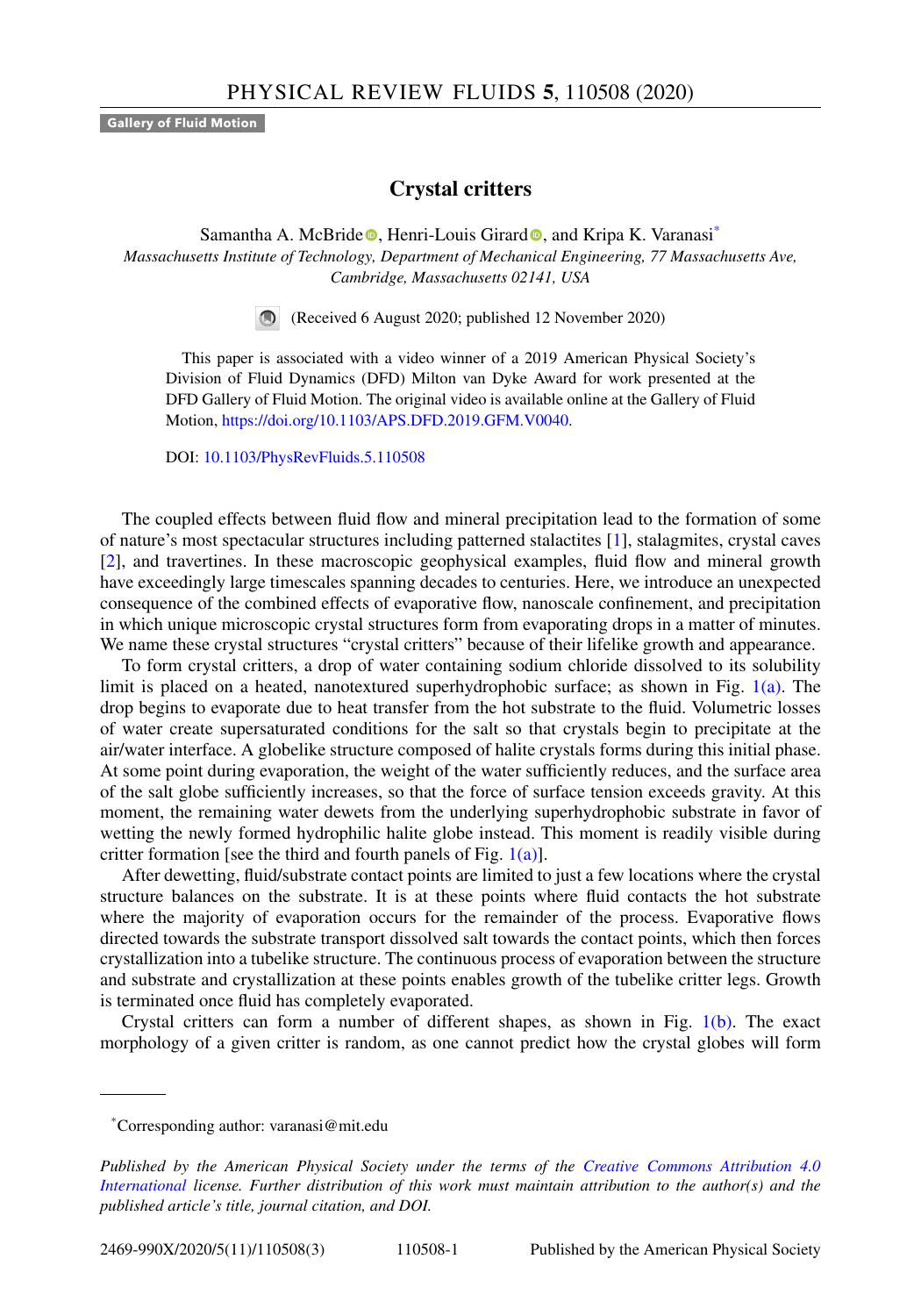<span id="page-1-0"></span>

FIG. 1. (a) Time series of the growth of a crystal critter starting from placement of the  $5-\mu$ L saline water drop on the hot superhydrophobic surface, and progressing through the formation of the salt globe, lift-off of the globe from the surface, formation of the legs, and final crystal critter salt structure. Video sequence of this process can be found at [https://doi.org/10.1103/APS.DFD.2019.GFM.V0040.](https://doi.org/10.1103/APS.DFD.2019.GFM.V0040) (b) Photographs showing a myriad of crystal critter structures formed via the same process. Bottom panel insets show close-up images of the crystal legs.

during the first phase nor where the contact points between the critter and substrate will be. We have observed critters with dozens of legs, while others have only a handful (which may break under the weight of the fluid/crystal mass). Critters that roll or fall over before complete evaporation will form new legs at their new location and continue growth until evaporation ceases.

The length scale of the superhydrophobic texture is critical to the critter phenomenon, as saline drops evaporated on superhydrophobic surfaces with microscale features are subject to crystal inclusion into the texture [\[3\]](#page-2-0). The formation of hydrophilic crystals within the texture leads to horizontal growth and prevents the dewetting phenomena that leads to leg formation. Thus, crystal structures formed on microtextured superhydrophobic surfaces take the form of rings or globes [\[4\]](#page-2-0). In contrast, on the nanotextured superhydrophobic surfaces used here, crystals are unable to grow into the texture due to confinement. Similar observations have been made for ice crystallization, where nanotextured surfaces prevented frost formation, whereas microtextures did not [\[5\]](#page-2-0).